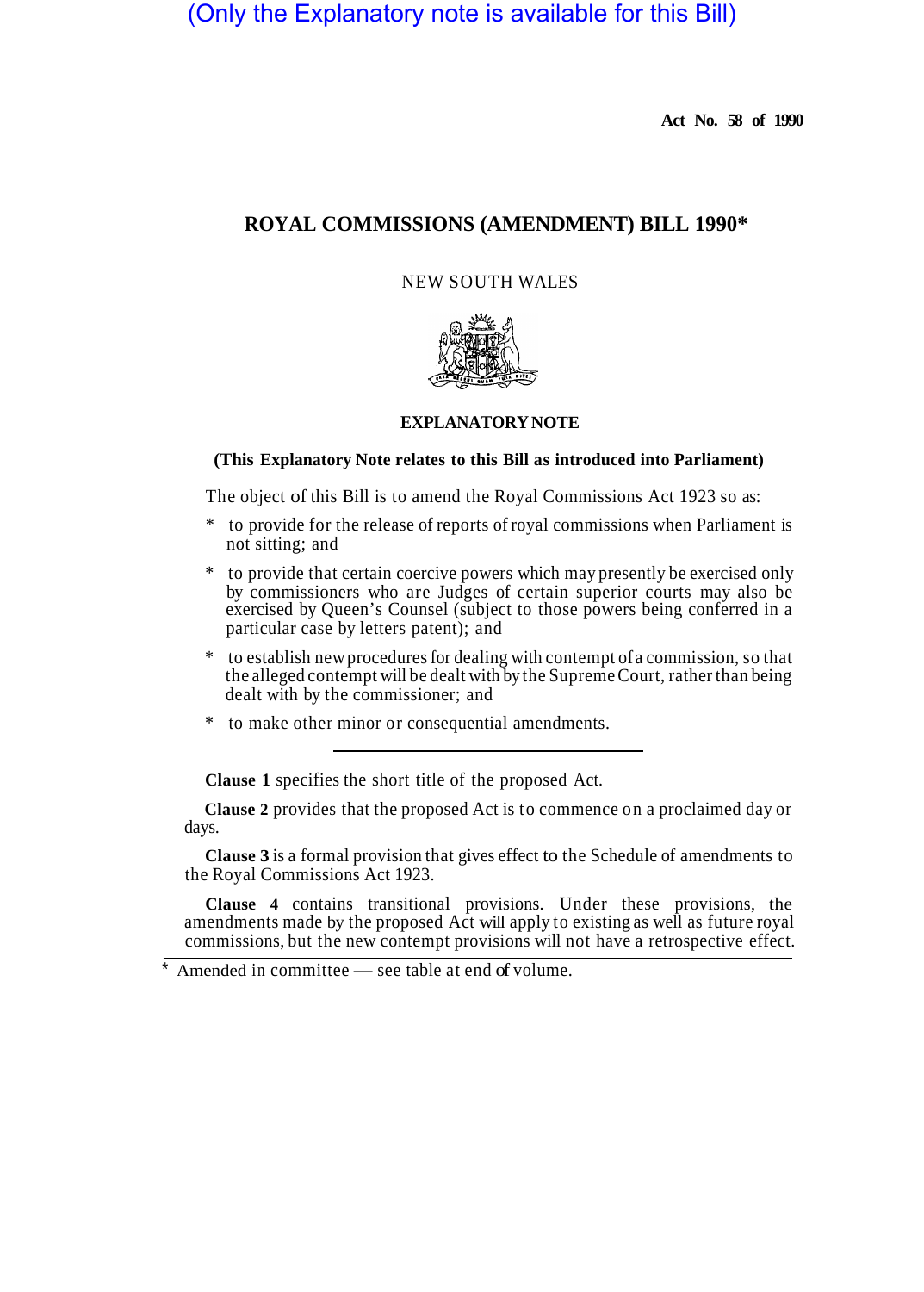#### **SCHEDULE 1 — AMENDMENTS**

#### **Release of reports of royal commissions (proposed section 14B)**

**Schedule 1(1)** proposes that, if neither House of Parliament is sitting, a report, or portion of a report, made by a royal commission may be presented to the Clerk of either House. The report is then for all purposes to be taken to have been laid before the House and to be a document published by the House and it consequently attracts the defence of absolute privilege for publication conferred by the Defamation Act 1974. The report attracts the same privileges and immunities as if it had been laid before and published by the House.

The proposed provision does not apply to a report of a person or body under other existing legislation which applies provisions of the Royal Commissions Act 1923 unless and until the other legislation expressly applies the provision.

### **Exercise of coercive powers by Queen's Counsel (Part 2, Division 2 (sections 15 , 17 and 18))**

**Schedule 1 (2)** is a consequential amendment. It changes the heading of Division 2 of Part 2 of the Act so as to encompass the proposed extension of the Division to cover Queen's Counsel (see Schedule 1 (3)).

**Schedule 1 (3)** proposes, if letters patent so provide, that, in addition to applying when the chairman of a commission or a sole commissioner is a Judge of a superior court, the Division applies when the chairman or sole commissioner holds an appointment as Queen's Counsel for New South Wales or another Australian jurisdiction. A consequential amendment is made to the definition of "commissioner".

**Schedule 1 (4)** is a consequential amendment, arising from the proposed extension of Division 2 of Part 2 to cover Queen's Counsel. The result will be that the power to compel witnesses to answer questions, or to produce documents or things, may apply to commissions constituted by Queen's Counsel as chairman or sole commissioner (as well as to commissions constituted by Judges) — but only if letters patent specifically declare that such powers are to be so exercisable.

**Schedule 1 (5)** proposes that the provision dealing with the powers of a commissioner under Division 2 of Part 2 be amended to remove the power of the commissioner to punish for contempt or for disobedience of any order or summons made or issued by the commissioner. The exercise of this power is now dealt with by proposed sections 18A–18D (see Schedule 1 (6)).

#### **Contempt (proposed sections 18A–18D)**

**Schedule 1 (6)** proposes the insertion of sections 18A–18D dealing with contempt of a commission. These provisions will appear in Division 2 of Part 2, and will therefore apply only to those commissions to which that Division expressly applies i.e. commissions headed by a Judge of the Supreme Court, and commissions headed by a Judge of an Australian superior court or Queen's Counsel to which the Division is applied by letters patent.